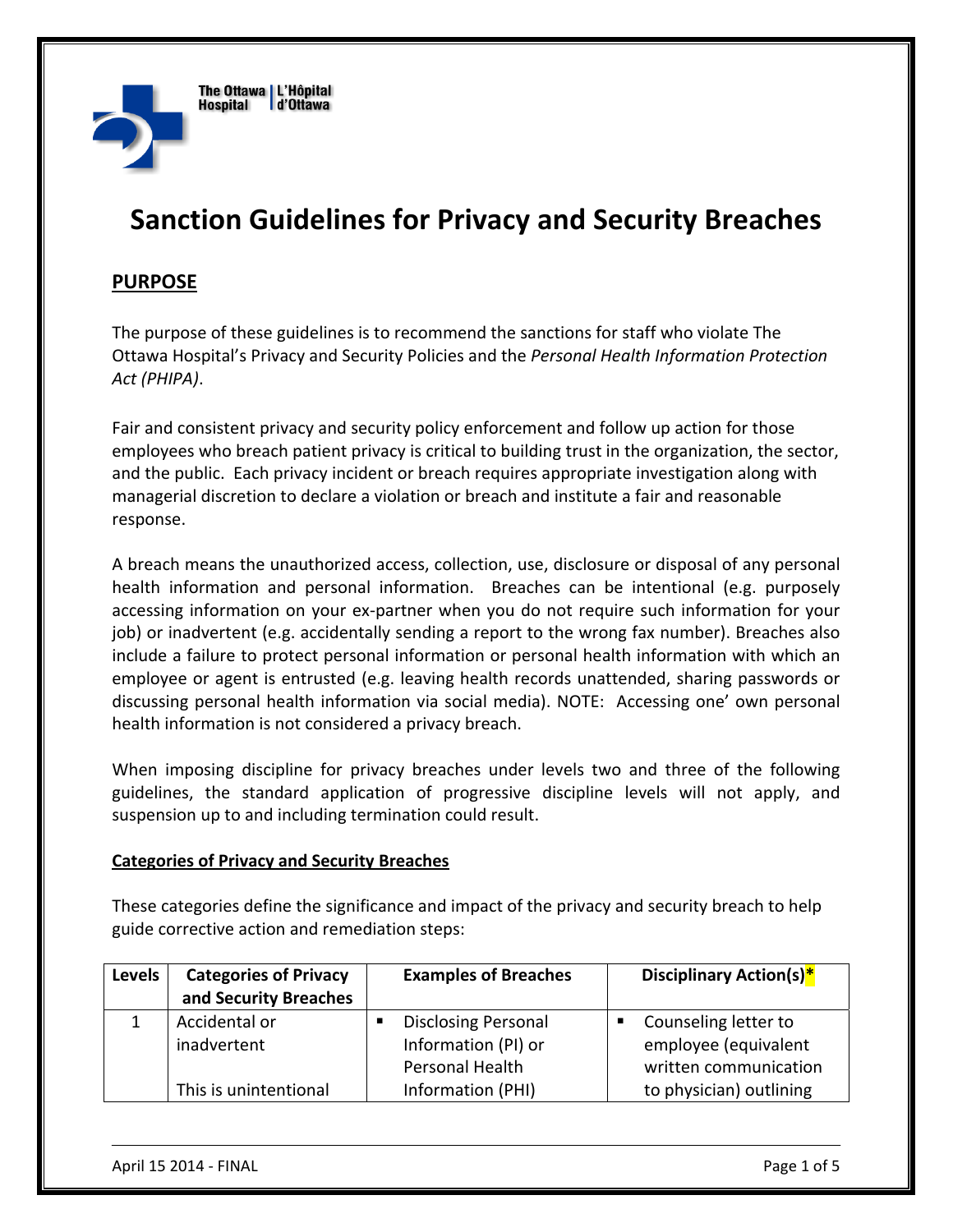| violation of privacy or<br>security that may be<br>caused by carelessness,<br>lack of knowledge, lack<br>of training, or other<br>human error.                          | without verifying identity<br>of requestor.<br>Leaving PI or PHI<br>Ξ<br>unattended in public<br>areas.<br>Failing to log off<br>Е<br>computer that holds PI<br>and PHI.<br>Inadvertently sending PI<br>п<br>or PHI via fax, regular<br>mail or e-mail to a wrong<br>party.                                                                                                                                                                                                                                                                                                                                                                                                                                                                    | TOH's expectations for<br>protecting personal<br>health information.<br>Discussion/reinforcement<br>٠<br>of applicable policies and<br>procedures.<br>Consider reporting to<br>П<br>applicable Regulatory<br>College (i.e. similar<br>breach).<br>Privacy training<br>п<br>Sign or re-sign<br>П<br>confidentiality<br>agreement.                                                                                                                                                                                                                                     |
|-------------------------------------------------------------------------------------------------------------------------------------------------------------------------|------------------------------------------------------------------------------------------------------------------------------------------------------------------------------------------------------------------------------------------------------------------------------------------------------------------------------------------------------------------------------------------------------------------------------------------------------------------------------------------------------------------------------------------------------------------------------------------------------------------------------------------------------------------------------------------------------------------------------------------------|----------------------------------------------------------------------------------------------------------------------------------------------------------------------------------------------------------------------------------------------------------------------------------------------------------------------------------------------------------------------------------------------------------------------------------------------------------------------------------------------------------------------------------------------------------------------|
| $\overline{2}$<br>Intentional, non-<br>malicious<br>This is a violation of<br>policies or legislation<br>surrounding the access,<br>use and disclosure of PI<br>or PHI. | Accessing or using PI and<br>Ξ<br>PHI without professional<br>need to know, or as part<br>of the "circle of care".<br>Discussion of PI and PHI<br>Ξ<br>with someone who does<br>not have a legitimate<br>need to know.<br>Allowing another<br>п<br>individual to use one's<br>clinical systems (i.e.<br>OACIS, PACS, SMS, etc.)<br>user account or<br>password.<br>Accessing the<br>Е<br>information of high<br>profile person or<br>celebrity/media<br>personality, including<br>inappropriately viewing<br>PHI beyond TOH's "VIP"<br>flag<br>Accessing or using PHI<br>Е<br>without a legitimate<br>need to do so, such as<br>checking a co-worker's<br>health record.<br>Posting PHI to social<br>Е<br>media web sites.<br>Repeated Level 1 | If warranted under the<br>П<br>circumstances,<br>termination of<br>employment or<br>revocation of Medical<br>Staff privileges may<br>result.<br>Suspension without pay<br>٠<br>for staff and suspension<br>of Medical Staff<br>privileges for physicians.<br>Discussion/reinforcement<br>Е<br>of applicable policies and<br>procedures.<br>Privacy training<br>٠<br>Sign confidentiality<br>п<br>undertaking and non-<br>disclosure agreement.<br>Report sent to applicable<br>п<br>Regulatory College.<br>Monitor and audit<br>٠<br>accesses on a regular<br>basis. |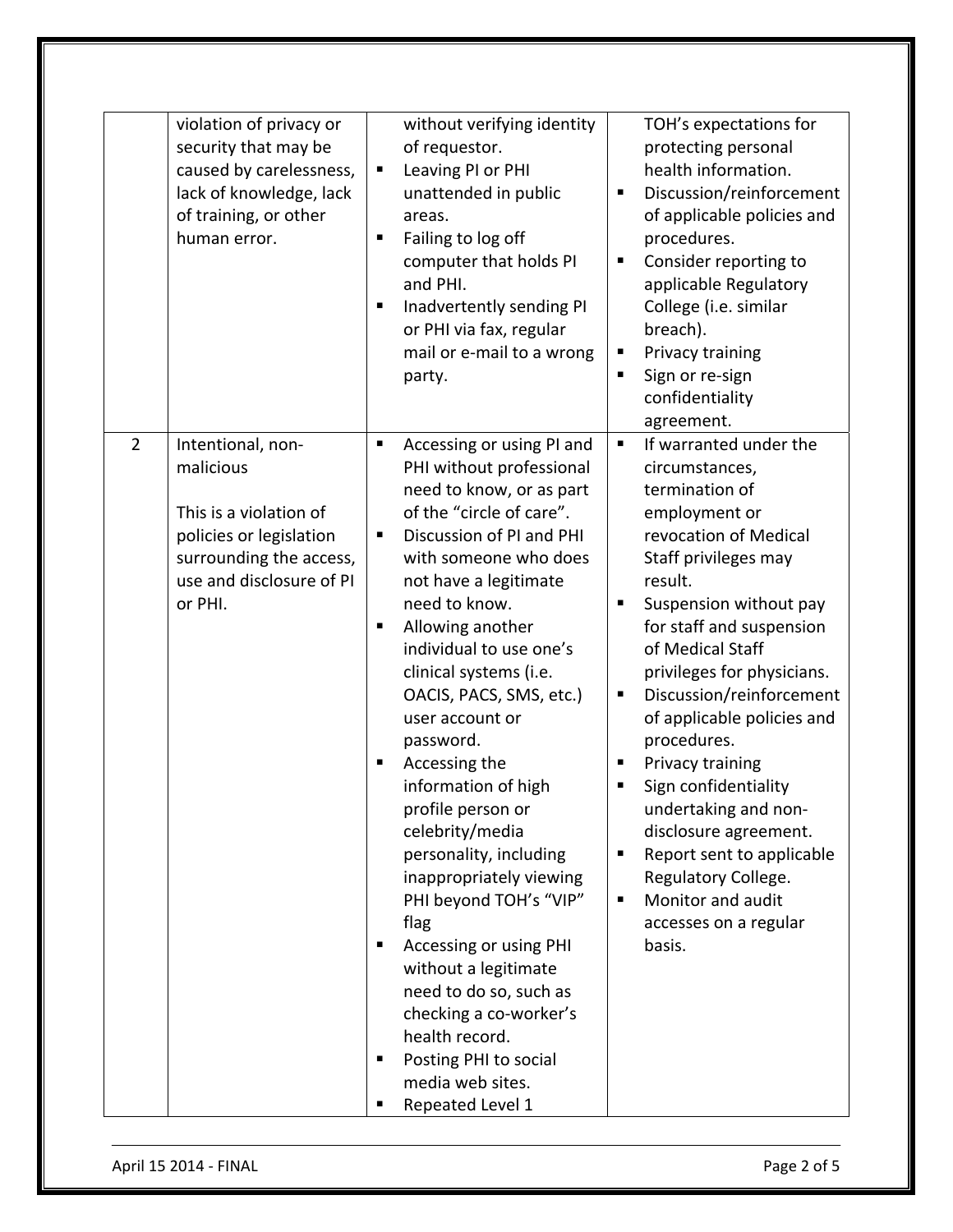| 3 | Intentional and<br>malicious<br>This is an intentional<br>violation of policies or<br>legislation for personal<br>gain or to cause patient<br>or organizational harm. | violation(s).<br>Collecting PHI/PI for<br>$\blacksquare$<br>research purposes<br>without prior REB<br>approval<br>Storing PHI/PI on an<br>п<br>unencrypted USB key<br>Accessing PI and PHI<br>п<br>without professional<br>need to know for<br>personal gain or to cause<br>harm to another (i.e.<br>using information for<br>child custody dispute or<br>divorce proceedings)<br>Using another<br>п<br>employee's computer<br>account for personal gain<br>or to cause harm to<br>another.<br>Intentionally altering<br>п<br>data or removing PI and<br>PHI in any form.<br>Disclosing PI or PHI to an<br>п<br>unauthorized individual | Termination of<br>$\blacksquare$<br>employment (employee<br>ineligible for future<br>rehire) and access<br>privileges removed.<br><b>Revocation of Medical</b><br>٠<br>Staff privileges and<br>access privileges<br>removed.<br>Report sent to applicable<br>$\blacksquare$<br>Regulatory College. |
|---|-----------------------------------------------------------------------------------------------------------------------------------------------------------------------|-----------------------------------------------------------------------------------------------------------------------------------------------------------------------------------------------------------------------------------------------------------------------------------------------------------------------------------------------------------------------------------------------------------------------------------------------------------------------------------------------------------------------------------------------------------------------------------------------------------------------------------------|----------------------------------------------------------------------------------------------------------------------------------------------------------------------------------------------------------------------------------------------------------------------------------------------------|
|   |                                                                                                                                                                       | or entity for illegal<br>purposes (e.g. identity<br>theft).<br>Repeated Level 1 or 2<br>violations.                                                                                                                                                                                                                                                                                                                                                                                                                                                                                                                                     |                                                                                                                                                                                                                                                                                                    |

## **\*Disciplinary Action (s) may be adjusted based upon the following Factors to be considered:**  Sanctions may be modified based on mitigating and/or aggravating factors. These factors may reflect greater damage caused by the violation and thus work against the violator, ultimately increasing the penalty.

## **Aggravating Factors:**

- Violation of specially protected information such as HIV-related, mental health, substance abuse, and genetic data.
- High volume of people or data affected.
- **Public relations impact on Hospital**
- High liability exposure for the organization.
- **E** Large organizational expense incurred, such as breach notification, conducting audits.
- **Hampering the investigation, lack of truthfulness.**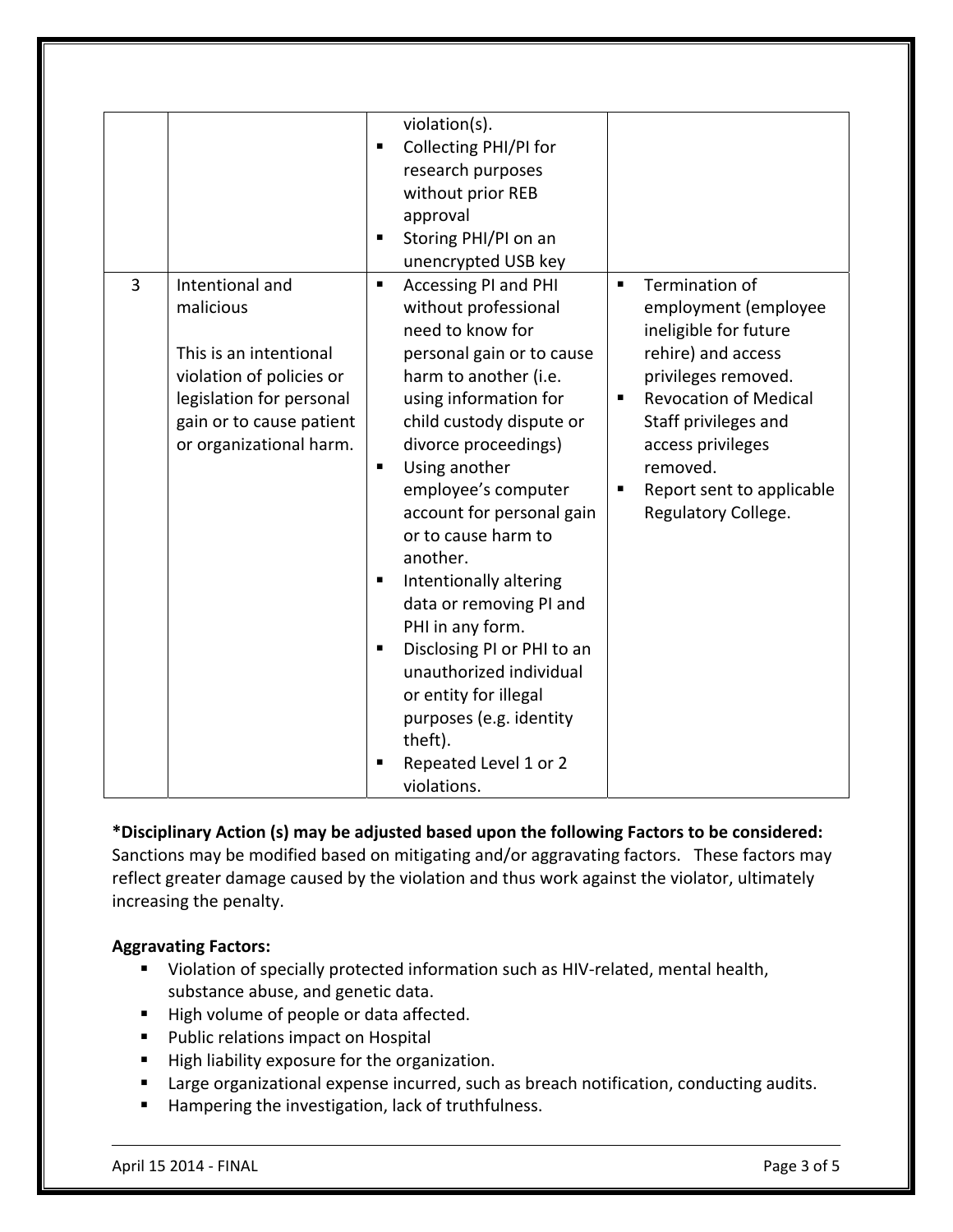- Negative influence on others.
- History of other performance issues and/or violations.

## **Mitigating Factors: (The staff member has a responsibility for identifying mitigating factors that may lessen any potential penalty)**

- Violator's knowledge of privacy and security practices (e.g. inadequate training, training barriers, or limited language proficiency).
- Culture of surrounding environment (e.g. investigation determines inappropriate practices in business unit).
- Violation occurred as a result of attempting to help a patient (with patient's consent).
- Victim(s) suffered no known financial, reputational, or other personal harm.
- Violator voluntarily admitted the violation in a timely manner and cooperated with the investigation.
- **Violator showed remorse.**
- Action was taken under pressure from an individual in a position of authority.

### **Accountabilities**

### **Chief Privacy Officer/delegate and Information Security Officer** are responsible to:

- Maintain current policies, standards, procedures, guidelines and tools required to support effective identification and management of privacy breaches.
- **IMPLEMENT** Implement, interpret and promote compliance with privacy policies including these guidelines.
- Appropriately educate and train staff with respect to compliance with TOH's responsibilities to protect privacy and the confidentiality and security of their PHI and PI in accordance with TOH's obligations under PHIPA, FIPPA and its internal policies and procedures.
- **Investigate and confirm the violation, including assignment of level of severity, in** collaboration with Human Resources and Manager.
- **IF** In collaboration with Human Resources, determine the appropriate sanction and corrective action, in conjunction with employee's Manager.
- Document the results of privacy breach investigations.
- Report the breach to the appropriate regulatory colleges, as applicable.
- **Establish processes to promptly and regularly report privacy breaches and the results of** any investigation to the President and CEO.
- Monitor the resolution of breaches and corrective action.
- Monitor and audit accesses on a regular basis.

### **Human Resources** is responsible to:

- Document the results of breach investigations.
- Support the CPO and ISO in investigating breaches.
- In collaboration with the CPO/delegate, determine appropriate sanction and corrective action, in conjunction with employee's Manager. .